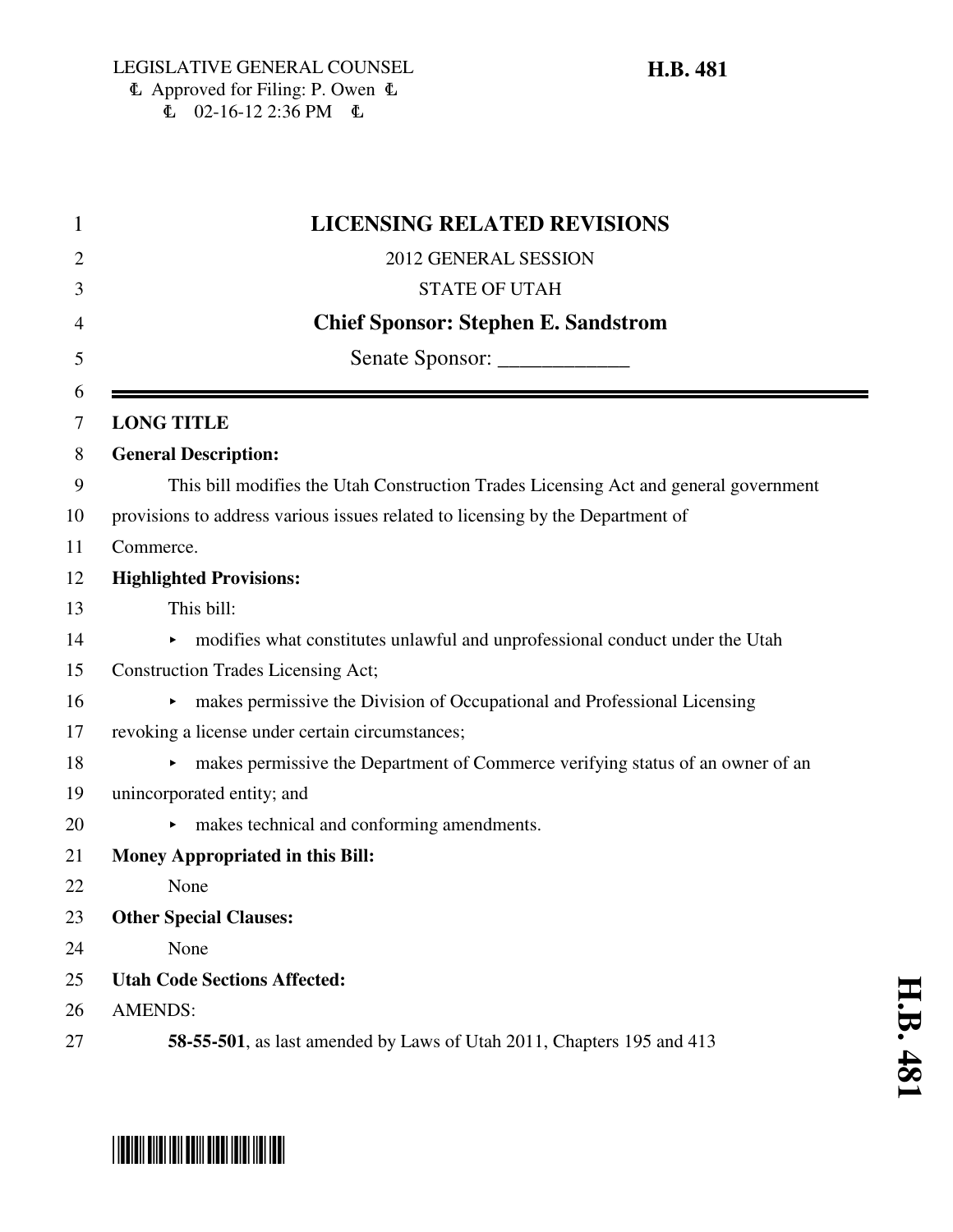| 28 | 58-55-502, as last amended by Laws of Utah 2011, Chapters 170 and 413                              |
|----|----------------------------------------------------------------------------------------------------|
| 29 | 63G-12-402, as last amended by Laws of Utah 2011, Chapter 413 and renumbered and                   |
| 30 | amended by Laws of Utah 2011, Chapter 18                                                           |
| 31 |                                                                                                    |
| 32 | Be it enacted by the Legislature of the state of Utah:                                             |
| 33 | Section 1. Section 58-55-501 is amended to read:                                                   |
| 34 | 58-55-501. Unlawful conduct.                                                                       |
| 35 | Unlawful conduct includes:                                                                         |
| 36 | (1) engaging in a construction trade, acting as a contractor, an alarm business or                 |
| 37 | company, or an alarm company agent, or representing oneself to be engaged in a construction        |
| 38 | trade or to be acting as a contractor in a construction trade requiring licensure, unless the      |
| 39 | person doing any of these is appropriately licensed or exempted from licensure under this          |
| 40 | chapter;                                                                                           |
| 41 | (2) acting in a construction trade, as an alarm business or company, or as an alarm                |
| 42 | company agent beyond the scope of the license held;                                                |
| 43 | (3) hiring or employing in any manner an unlicensed person, other than an employee                 |
| 44 | for wages who is not required to be licensed under this chapter, to engage in a construction       |
| 45 | trade for which licensure is required or to act as a contractor or subcontractor in a construction |
| 46 | trade requiring licensure;                                                                         |
| 47 | (4) applying for or obtaining a building permit either for oneself or another when not             |
| 48 | licensed or exempted from licensure as a contractor under this chapter;                            |
| 49 | (5) issuing a building permit to any person for whom there is no evidence of a current             |
| 50 | license or exemption from licensure as a contractor under this chapter;                            |
| 51 | (6) applying for or obtaining a building permit for the benefit of or on behalf of any             |
| 52 | other person who is required to be licensed under this chapter but who is not licensed or is       |
| 53 | otherwise not entitled to obtain or receive the benefit of the building permit;                    |
| 54 | (7) failing to obtain a building permit when required by law or rule;                              |
| 55 | (8) submitting a bid for any work for which a license is required under this chapter by a          |
| 56 | person not licensed or exempted from licensure as a contractor under this chapter;                 |
| 57 | (9) willfully or deliberately misrepresenting or omitting a material fact in connection            |
| 58 | with an application to obtain or renew a license under this chapter;                               |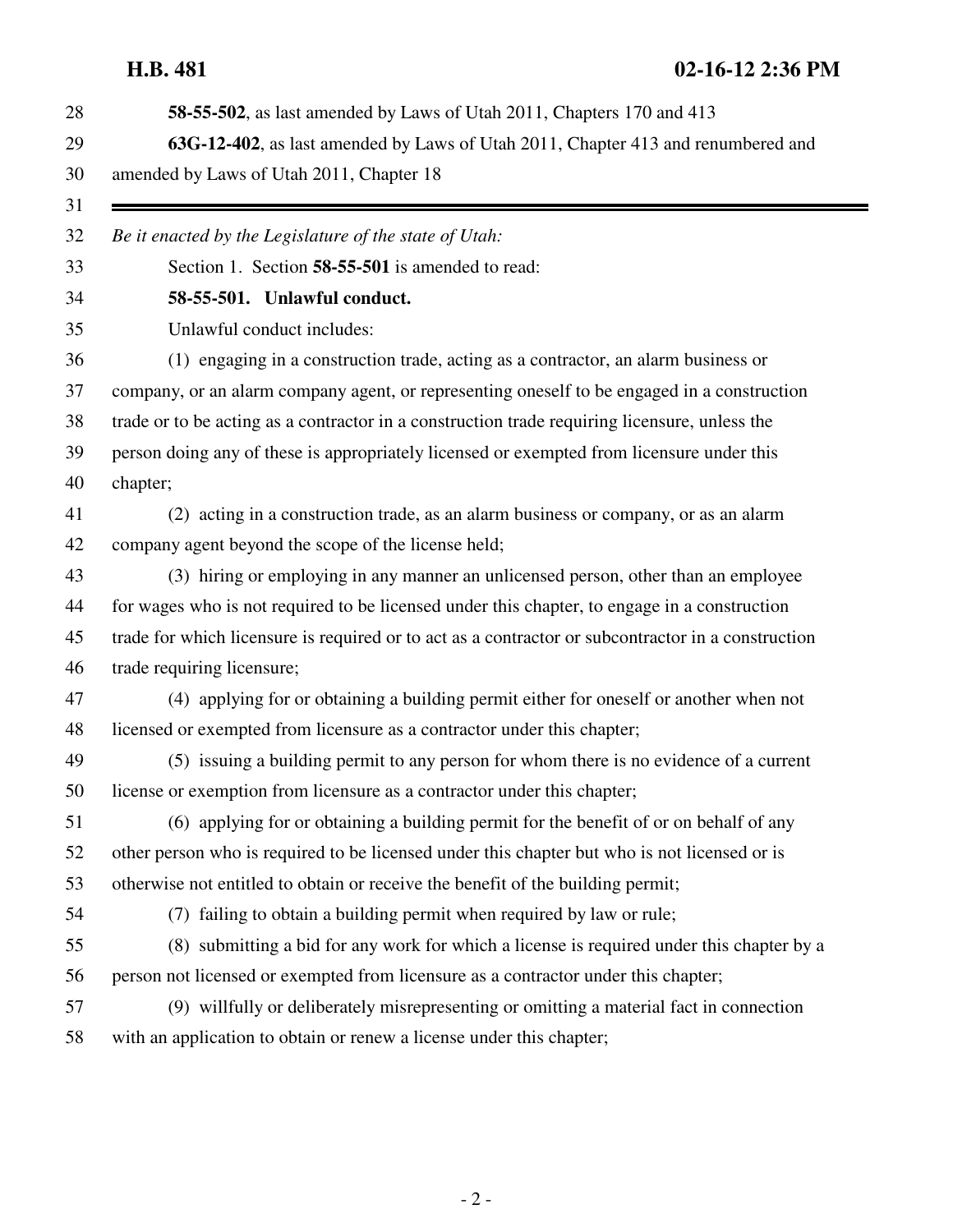59 (10) allowing one's license to be used by another except as provided by statute or rule;

60 (11) doing business under a name other than the name appearing on the license, except 61 as permitted by statute or rule;

62 (12) if licensed as a specialty contractor in the electrical trade or plumbing trade, 63 journeyman plumber, residential journeyman plumber, journeyman electrician, master 64 electrician, or residential electrician, failing to directly supervise an apprentice under one's 65 supervision or exceeding the number of apprentices one is allowed to have under the speciality 66 contractor's supervision;

67 (13) if licensed as a contractor or representing oneself to be a contractor, receiving any 68 funds in payment for a specific project from an owner or any other person, which funds are to 69 pay for work performed or materials and services furnished for that specific project, and after 70 receiving the funds to exercise unauthorized control over the funds by failing to pay the full 71 amounts due and payable to persons who performed work or furnished materials or services 72 within a reasonable period of time;

73 (14) employing an unlicensed alarm business or company or an unlicensed individual 74 as an alarm company agent, except as permitted under the exemption from licensure provisions 75 under Section 58-1-307;

76 (15) if licensed as an alarm company or alarm company agent, filing with the division 77 fingerprint cards for an applicant which are not those of the applicant, or are in any other way 78 false or fraudulent and intended to mislead the division in its consideration of the applicant for 79 licensure;

- 80 (16) if licensed under this chapter, willfully or deliberately disregarding or violating:
- 81 (a) the building or construction laws of this state or any political subdivision;

82 (b) the safety and labor laws applicable to a project;

83 (c) any provision of the health laws applicable to a project;

84 (d) the workers' compensation insurance laws of the state applicable to a project;

85 (e) the laws governing withholdings for employee state and federal income taxes, 86 unemployment taxes, Social Security payroll taxes, or other required withholdings; or

87 (f) reporting, notification, and filing laws of this state or the federal government;

88 (17) aiding or abetting any person in evading the provisions of this chapter or rules 89 established under the authority of the division to govern this chapter;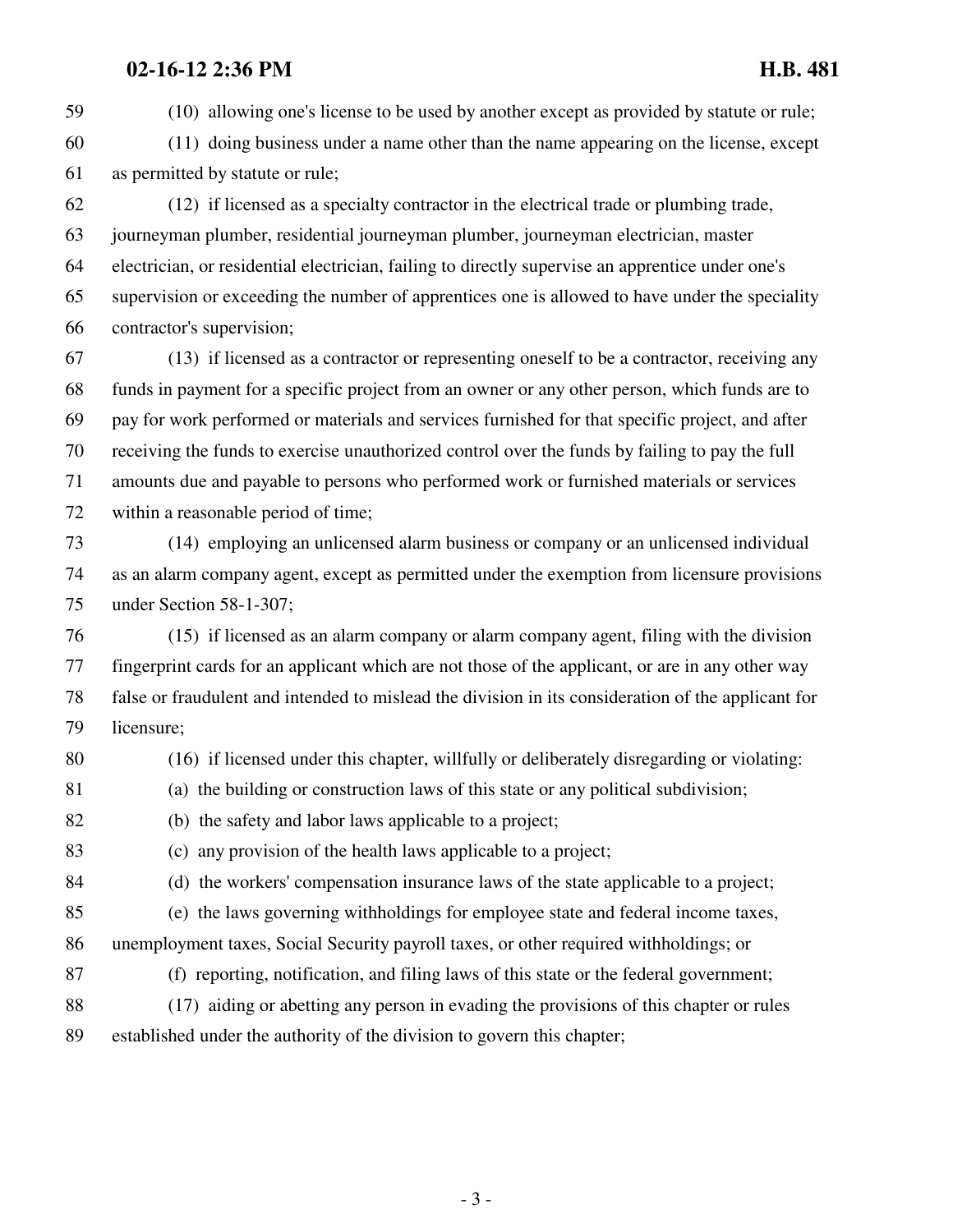| 90  | (18) engaging in the construction trade or as a contractor for the construction of                       |
|-----|----------------------------------------------------------------------------------------------------------|
| 91  | residences of up to two units when not currently registered or exempt from registration as a             |
| 92  | qualified beneficiary under Title 38, Chapter 11, Residence Lien Restriction and Lien Recovery           |
| 93  | Fund Act;                                                                                                |
| 94  | (19) failing, as an original contractor, as defined in Section 38-11-102, to include in a                |
| 95  | written contract the notification required in Section 38-11-108;                                         |
| 96  | (20) wrongfully filing a mechanics' lien in violation of Section 38-1-25;                                |
| 97  | (21) if licensed as a contractor, not completing the approved continuing education                       |
| 98  | required under Section 58-55-302.5;                                                                      |
| 99  | (22) an alarm company allowing an employee with a temporary license under Section                        |
| 100 | 58-55-312 to engage in conduct on behalf of the company outside the scope of the temporary               |
| 101 | license, as provided in Subsection 58-55-312(3)(a)(ii);                                                  |
| 102 | (23) an alarm company agent under a temporary license under Section 58-55-312                            |
| 103 | engaging in conduct outside the scope of the temporary license, as provided in Subsection                |
| 104 | 58-55-312(3)(a)(ii);                                                                                     |
| 105 | $(24)$ (a) an unincorporated entity licensed under this chapter [ $\frac{hawing}{hawing}$ ] willfully or |
| 106 | deliberately allowing an individual who owns an interest in the unincorporated entity engage in          |
| 107 | a construction trade in Utah while not lawfully present in the United States; or                         |
| 108 | (b) an unincorporated entity providing labor to an entity licensed under this chapter by                 |
| 109 | willfully or deliberately providing an individual who owns an interest in the unincorporated             |
| 110 | entity to engage in a construction trade in Utah while not lawfully present in the United States;        |
| 111 | (25) an unincorporated entity failing to provide the following for an individual who                     |
| 112 | engages, or will engage, in a construction trade in Utah for the unincorporated entity, or for an        |
| 113 | individual who engages, or will engage, in a construction trade in Utah for a separate entity for        |
| 114 | which the unincorporated entity provides the individual as labor:                                        |
| 115 | (a) workers' compensation coverage:                                                                      |
| 116 | (i) to the extent required by Title 34A, Chapter 2, Workers' Compensation Act, and                       |
| 117 | Title 34A, Chapter 3, Utah Occupational Disease Act; or                                                  |
| 118 | (ii) that would be required under the chapters listed in Subsection $(25)(a)(i)$ if the                  |
| 119 | unincorporated entity were licensed under this chapter; and                                              |
| 120 | (b) unemployment compensation in accordance with Title 35A, Chapter 4,                                   |
|     |                                                                                                          |

- 4 -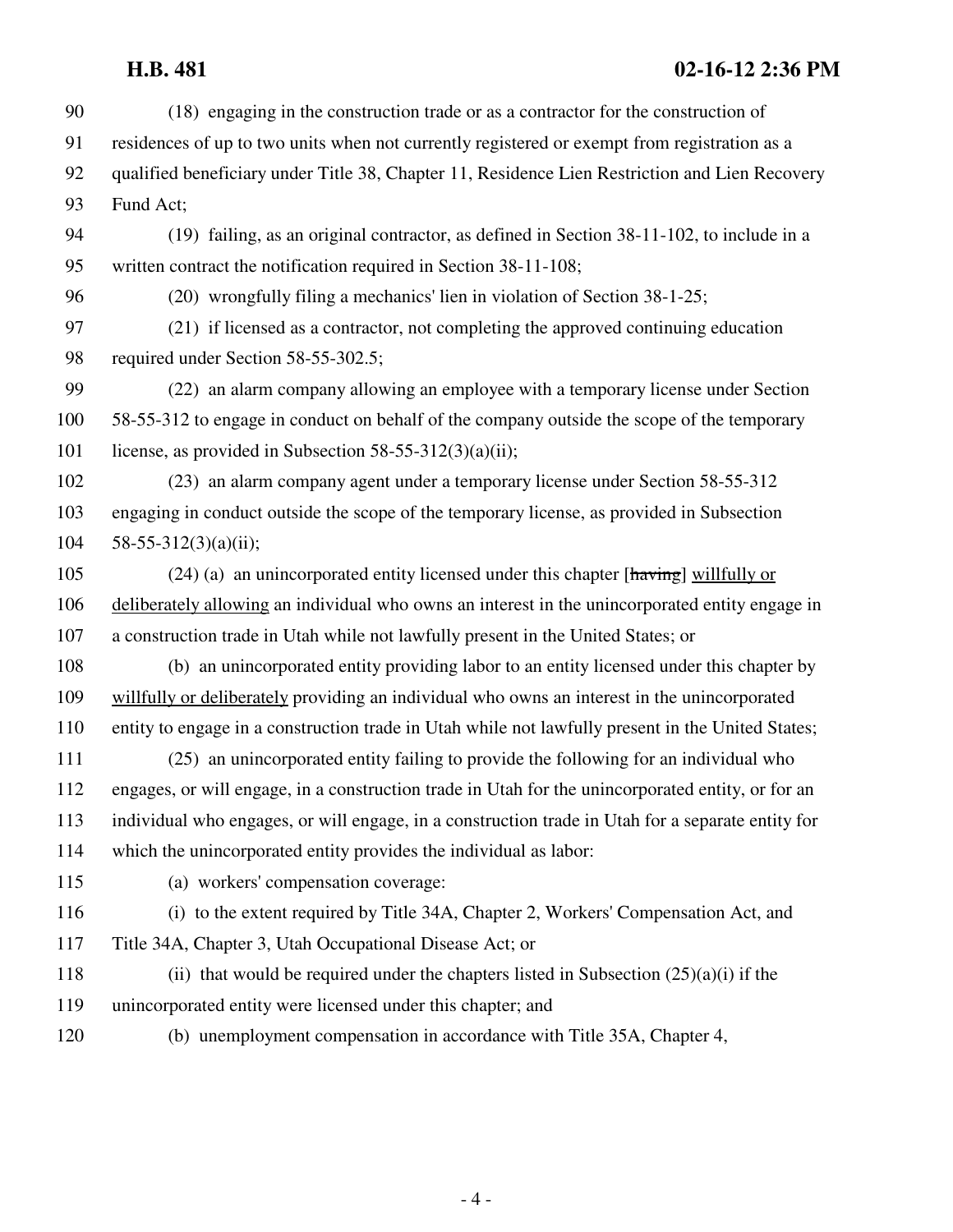- 121 Employment Security Act, for an individual who owns, directly or indirectly, less than an 8%
- 122 interest in the unincorporated entity, as defined by rule made by the division in accordance with
- 123 Title 63G, Chapter 3, Utah Administrative Rulemaking Act; or
- 124 (26) the failure of a sign installation contractor or nonelectrical outdoor advertising 125 sign contractor, as classified and defined in division rules, to:
- 126 (a) display the contractor's license number prominently on a vehicle that:
- 127 (i) the contractor uses; and
- 128 (ii) displays the contractor's business name; or
- 129 (b) carry a copy of the contractor's license in any other vehicle that the contractor uses
- 130 at a job site, whether or not the vehicle is owned by the contractor.
- 131 Section 2. Section **58-55-502** is amended to read:
- 132 **58-55-502. Unprofessional conduct.**
- 133 Unprofessional conduct includes:
- 134 (1) failing to establish, maintain, or demonstrate financial responsibility while licensed 135 as a contractor under this chapter;
- 136 (2) disregarding or violating through gross negligence or a pattern of negligence:
- 137 (a) the building or construction laws of this state or any political subdivision;
- 138 (b) the safety and labor laws applicable to a project;
- 139 (c) any provision of the health laws applicable to a project;
- 140 (d) the workers' compensation insurance laws of this state applicable to a project;
- 141 (e) the laws governing withholdings for employee state and federal income taxes,
- 142 unemployment taxes, Social Security payroll taxes, or other required withholdings; or
- 143 (f) any reporting, notification, and filing laws of this state or the federal government;
- 144 (3) any willful, fraudulent, or deceitful act by a licensee, caused by a licensee, or at a 145 licensee's direction which causes material injury to another;
- 146 (4) contract violations that pose a threat or potential threat to the public health, safety, 147 and welfare including:
- 148 (a) willful, deliberate, or grossly negligent departure from or disregard for plans or 149 specifications, or abandonment or failure to complete a project without the consent of the 150 owner or the owner's duly authorized representative or the consent of any other person entitled 151 to have the particular project completed in accordance with the plans, specifications, and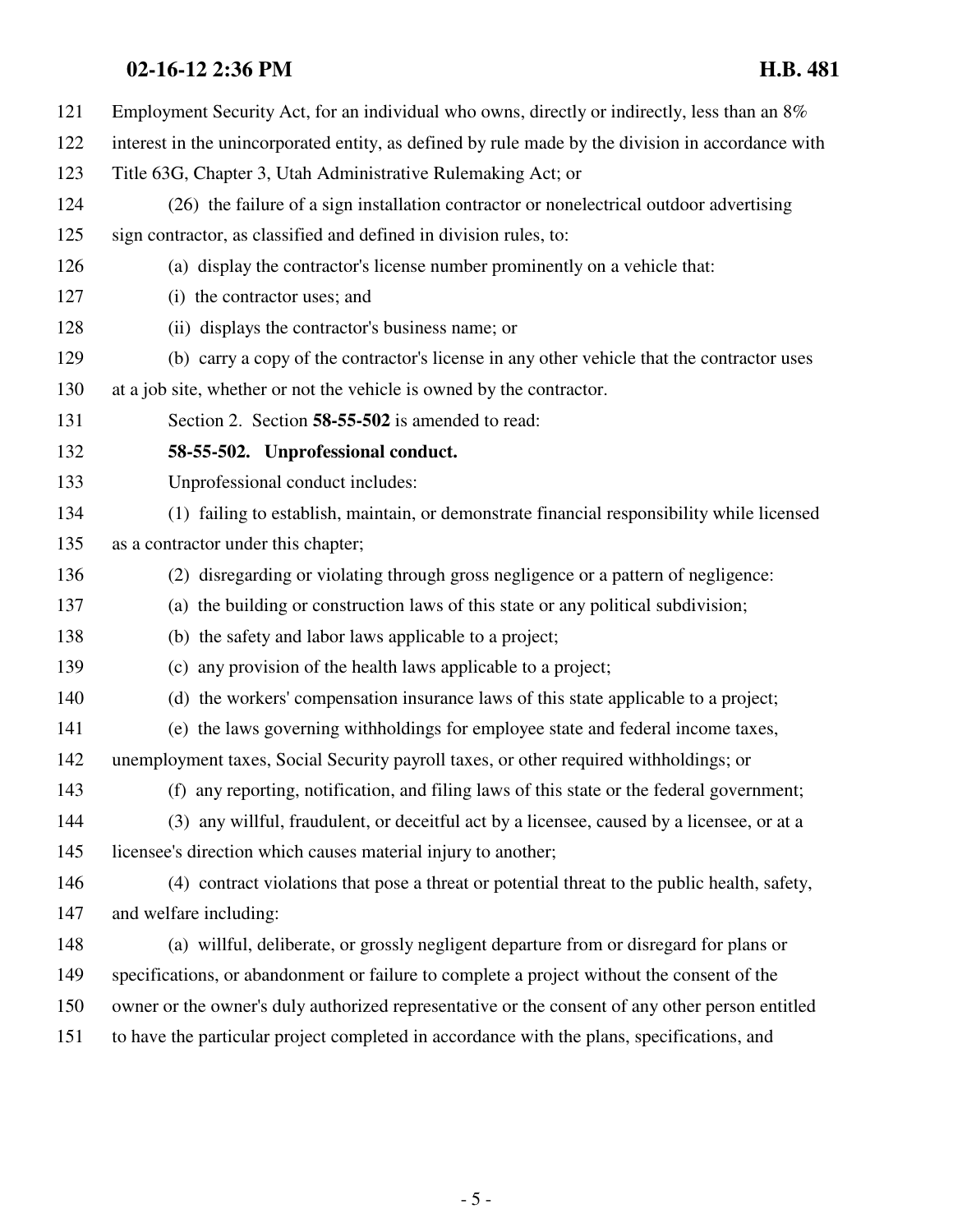| 152 | contract terms;                                                                                 |
|-----|-------------------------------------------------------------------------------------------------|
| 153 | (b) failure to deposit funds to the benefit of an employee as required under any written        |
| 154 | contractual obligation the licensee has to the employee;                                        |
| 155 | (c) failure to maintain in full force and effect any health insurance benefit to an             |
| 156 | employee that was extended as a part of any written contractual obligation or representation by |
| 157 | the licensee, unless the employee is given written notice of the licensee's intent to cancel or |
| 158 | reduce the insurance benefit at least 45 days before the effective date of the cancellation or  |
| 159 | reduction;                                                                                      |
| 160 | (d) failure to reimburse the Residence Lien Recovery Fund as required by Section                |
| 161 | 38-11-207;                                                                                      |
| 162 | (e) failure to provide, when applicable, the information required by Section 38-11-108;         |
| 163 | and                                                                                             |
| 164 | (f) willfully or deliberately misrepresenting or omitting a material fact in connection         |
| 165 | with an application to claim recovery from the Residence Lien Recovery Fund under Section       |
| 166 | 38-11-204;                                                                                      |
| 167 | (5) failing as an alarm company to notify the division of the cessation of performance          |
| 168 | of its qualifying agent, or failing to replace its qualifying agent as required under Section   |
| 169 | 58-55-304;                                                                                      |
| 170 | (6) failing as an alarm company agent to carry or display a copy of the licensee's              |
| 171 | license as required under Section 58-55-311;                                                    |
| 172 | (7) failing to comply with operating standards established by rule in accordance with           |
| 173 | Section 58-55-308;                                                                              |
| 174 | (8) an unincorporated entity licensed under this chapter having an individual who owns          |
| 175 | an interest in the unincorporated entity engage in a construction trade in Utah while not       |
| 176 | lawfully present in the United States;                                                          |
| 177 | (9) an unincorporated entity failing to provide through gross negligence or a pattern of        |
| 178 | negligence the following for an individual who engages, or will engage, in a construction trade |
| 179 | in Utah for the unincorporated entity:                                                          |
| 180 | (a) workers' compensation coverage to the extent required by Title 34A, Chapter 2,              |
| 181 | Workers' Compensation Act, and Title 34A, Chapter 3, Utah Occupational Disease Act; and         |
| 182 | (b) unemployment compensation in accordance with Title 35A, Chapter 4,                          |
|     |                                                                                                 |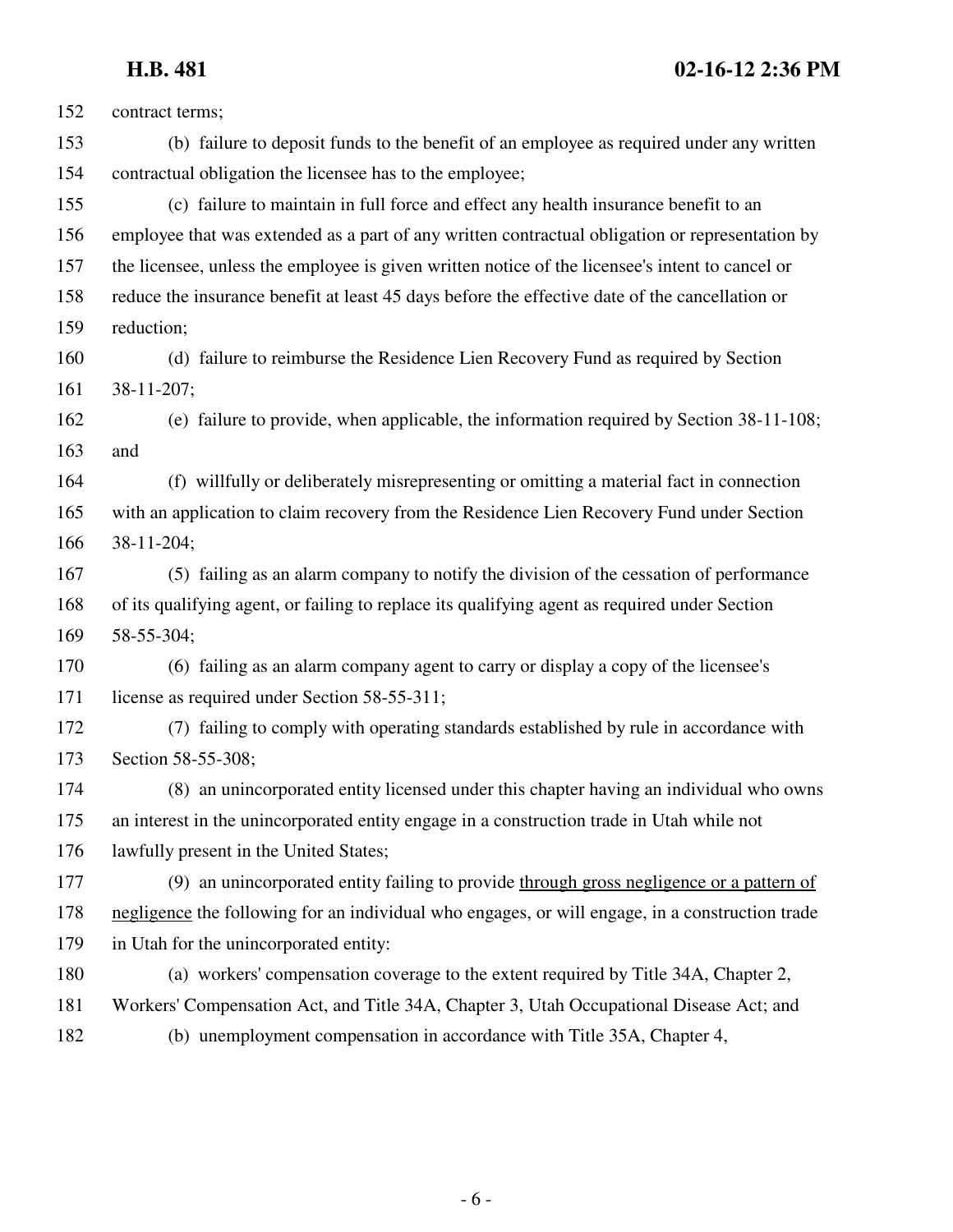183 Employment Security Act, for an individual who owns, directly or indirectly, less than an 8% 184 interest in the unincorporated entity, as defined by rule made by the division in accordance with 185 Title 63G, Chapter 3, Utah Administrative Rulemaking Act; or 186 (10) the failure of an alarm company or alarm company agent to inform a potential 187 customer, before the customer's purchase of an alarm system or alarm service from the alarm 188 company, of the policy of the county, city, or town within which the customer resides relating 189 to priority levels for responding to an alarm signal transmitted by the alarm system that the 190 alarm company provides the customer. 191 Section 3. Section **63G-12-402** is amended to read: 192 **63G-12-402. Receipt of state, local, or federal public benefits -- Verification --** 193 **Exceptions -- Fraudulently obtaining benefits -- Criminal penalties -- Annual report.** 194 (1) (a) Except as provided in Subsection (3) or when exempted by federal law, an 195 agency or political subdivision of the state shall verify the lawful presence in the United States 196 of an individual at least 18 years of age who applies for: 197 (i) a state or local public benefit as defined in 8 U.S.C. Sec. 1621; or 198 (ii) a federal public benefit as defined in 8 U.S.C. Sec. 1611, that is administered by an 199 agency or political subdivision of this state. 200 (b) For purpose of a license issued under Title 58, Chapter 55, Utah Construction 201 Trades Licensing Act, to an applicant that is an unincorporated entity, the Department of 202 Commerce [shall] may verify in accordance with this Subsection  $\left[\frac{1}{2}\right]$  (1) the lawful presence 203 in the United States of each individual who: 204 (i) owns an interest in the contractor that is an unincorporated entity; and 205 (ii) engages, or will engage, in a construction trade in Utah as an owner of the 206 contractor described in Subsection  $[\frac{1}{2}] (1)(b)(i)$ . 207 (2) This section shall be enforced without regard to race, religion, gender, ethnicity, or 208 national origin. 209 (3) Verification of lawful presence under this section is not required for: 210 (a) any purpose for which lawful presence in the United States is not restricted by law, 211 ordinance, or regulation; 212 (b) assistance for health care items and services that: 213 (i) are necessary for the treatment of an emergency medical condition, as defined in 42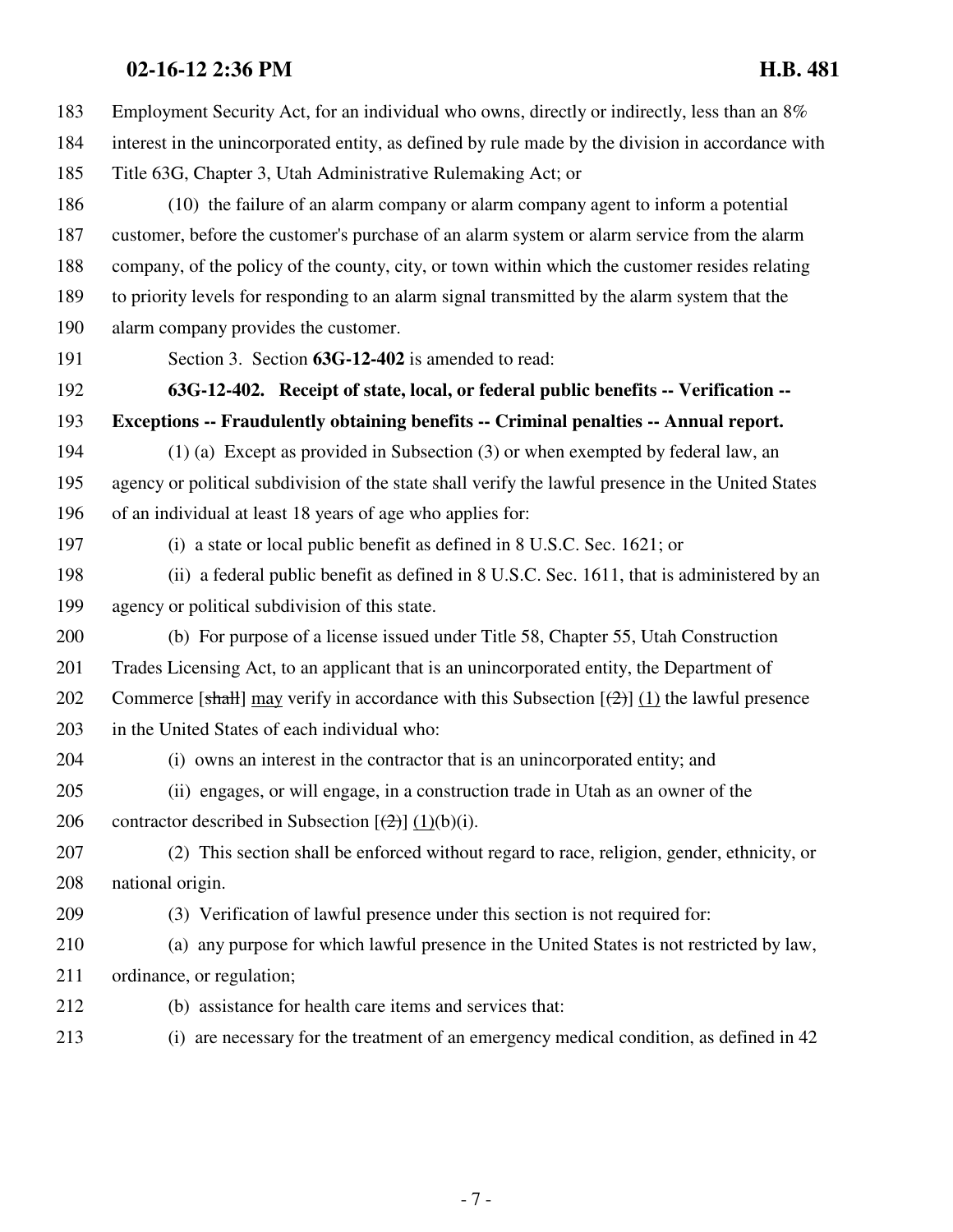| 214 | U.S.C. Sec. $1396b(v)(3)$ , of the individual involved; and                                               |
|-----|-----------------------------------------------------------------------------------------------------------|
| 215 | (ii) are not related to an organ transplant procedure;                                                    |
| 216 | (c) short-term, noncash, in-kind emergency disaster relief;                                               |
| 217 | (d) public health assistance for immunizations with respect to immunizable diseases                       |
| 218 | and for testing and treatment of symptoms of communicable diseases whether or not the                     |
| 219 | symptoms are caused by the communicable disease;                                                          |
| 220 | (e) programs, services, or assistance such as soup kitchens, crisis counseling and                        |
| 221 | intervention, and short-term shelter, specified by the United States Attorney General, in the             |
| 222 | sole and unreviewable discretion of the United States Attorney General after consultation with            |
| 223 | appropriate federal agencies and departments, that:                                                       |
| 224 | (i) deliver in-kind services at the community level, including through public or private                  |
| 225 | nonprofit agencies;                                                                                       |
| 226 | (ii) do not condition the provision of assistance, the amount of assistance provided, or                  |
| 227 | the cost of assistance provided on the income or resources of the individual recipient; and               |
| 228 | (iii) are necessary for the protection of life or safety;                                                 |
| 229 | (f) the exemption for paying the nonresident portion of total tuition as set forth in                     |
| 230 | Section 53B-8-106;                                                                                        |
| 231 | $(g)$ an applicant for a license under Section 61-1-4, if the applicant:                                  |
| 232 | (i) is registered with the Financial Industry Regulatory Authority; and                                   |
| 233 | (ii) files an application with the state Division of Securities through the Central                       |
| 234 | <b>Registration Depository;</b>                                                                           |
| 235 | (h) a state public benefit to be given to an individual under Title 49, Utah State                        |
| 236 | Retirement and Insurance Benefit Act;                                                                     |
| 237 | (i) a home loan that will be insured, guaranteed, or purchased by:                                        |
| 238 | (i) the Federal Housing Administration, the Veterans Administration, or any other                         |
| 239 | federal agency; or                                                                                        |
| 240 | (ii) an enterprise as defined in 12 U.S.C. Sec. 4502;                                                     |
| 241 | (j) a subordinate loan or a grant that will be made to an applicant in connection with a                  |
| 242 | home loan that does not require verification under Subsection (3)(i); and                                 |
| 243 | (k) an applicant for a license issued by the Department of Commerce or individual                         |
| 244 | described in Subsection $[\frac{2}{2}]$ (1)(b), if the applicant or individual provides the Department of |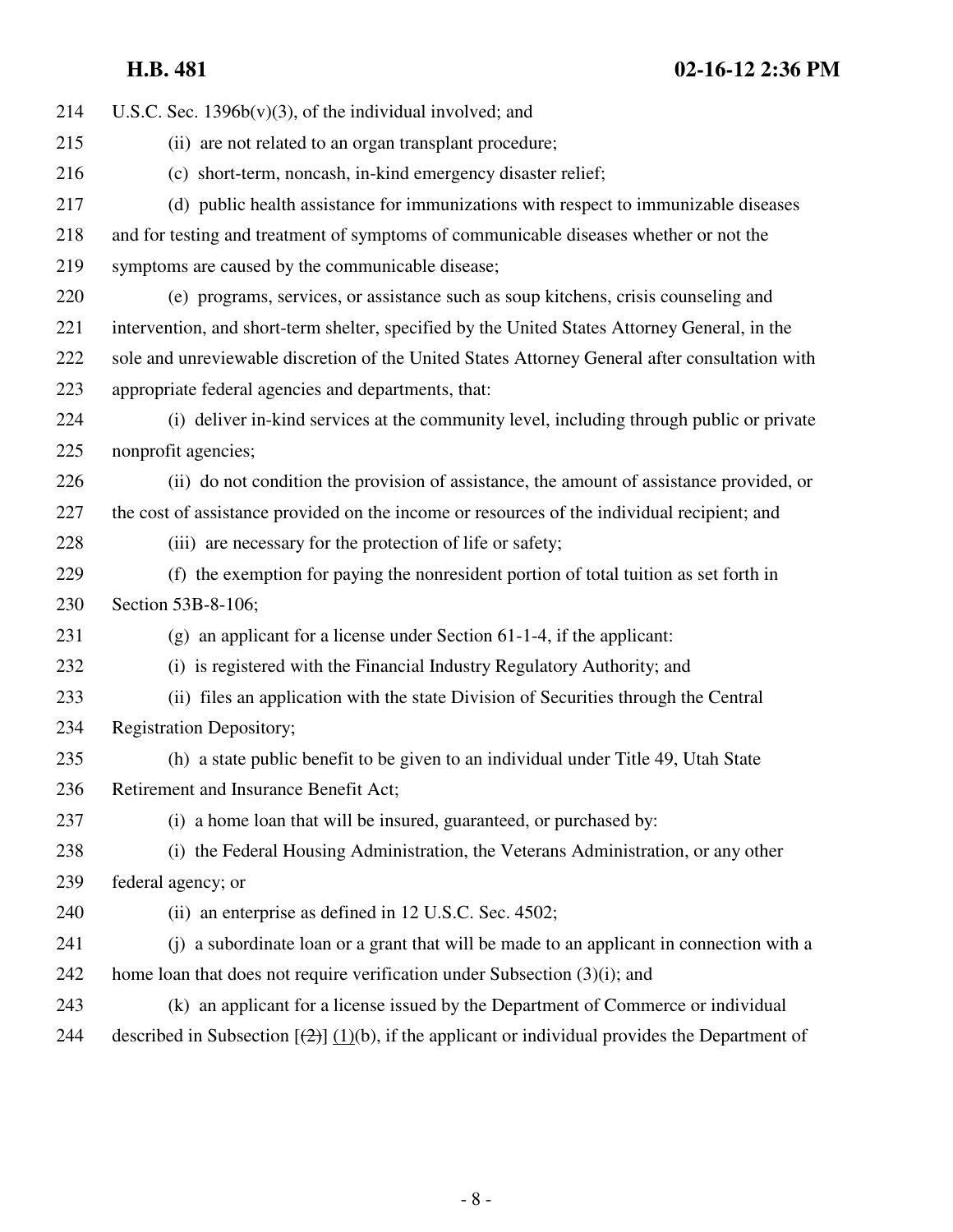| 245 | Commerce:                                                                                               |
|-----|---------------------------------------------------------------------------------------------------------|
| 246 | (i) certification, under penalty of perjury, that the applicant or individual is:                       |
| 247 | (A) a United States citizen;                                                                            |
| 248 | a qualified alien as defined in 8 U.S.C. Sec. 1641; or<br>(B)                                           |
| 249 | (C)<br>lawfully present in the United States; and                                                       |
| 250 | (ii) the number for a driver license or identification card issued:                                     |
| 251 | (A) under Title 53, Chapter 3, Uniform Driver License Act; or                                           |
| 252 | (B) by a state other than Utah that as part of issuing the driver license or identification             |
| 253 | card verifies an individual's lawful presence in the United States.                                     |
| 254 | (4) (a) An agency or political subdivision required to verify the lawful presence in the                |
| 255 | United States of an applicant under this section shall require the applicant to certify under           |
| 256 | penalty of perjury that:                                                                                |
| 257 | (i) the applicant is a United States citizen; or                                                        |
| 258 | (ii) the applicant is:                                                                                  |
| 259 | (A) a qualified alien as defined in 8 U.S.C. Sec. 1641; and                                             |
| 260 | (B) lawfully present in the United States.                                                              |
| 261 | (b) The certificate required under this Subsection (4) shall include a statement advising               |
| 262 | the signer that providing false information subjects the signer to penalties for perjury.               |
| 263 | (5) An agency or political subdivision shall verify a certification required under                      |
| 264 | Subsection (4)(b) through the federal SAVE program.                                                     |
| 265 | (6) (a) An individual who knowingly and willfully makes a false, fictitious, or                         |
| 266 | fraudulent statement or representation in a certification under Subsection $(3)(k)$ or $(4)$ is subject |
| 267 | to the criminal penalties applicable in this state for:                                                 |
| 268 | (i) making a written false statement under Subsection $76-8-504(2)$ ; and                               |
| 269 | (ii) fraudulently obtaining:                                                                            |
| 270 | (A) public assistance program benefits under Sections 76-8-1205 and 76-8-1206; or                       |
| 271 | (B) unemployment compensation under Section 76-8-1301.                                                  |
| 272 | (b) If the certification constitutes a false claim of United States citizenship under 18                |
| 273 | U.S.C. Sec. 911, the agency or political subdivision shall file a complaint with the United             |
| 274 | States Attorney General for the applicable district based upon the venue in which the                   |
| 275 | application was made.                                                                                   |